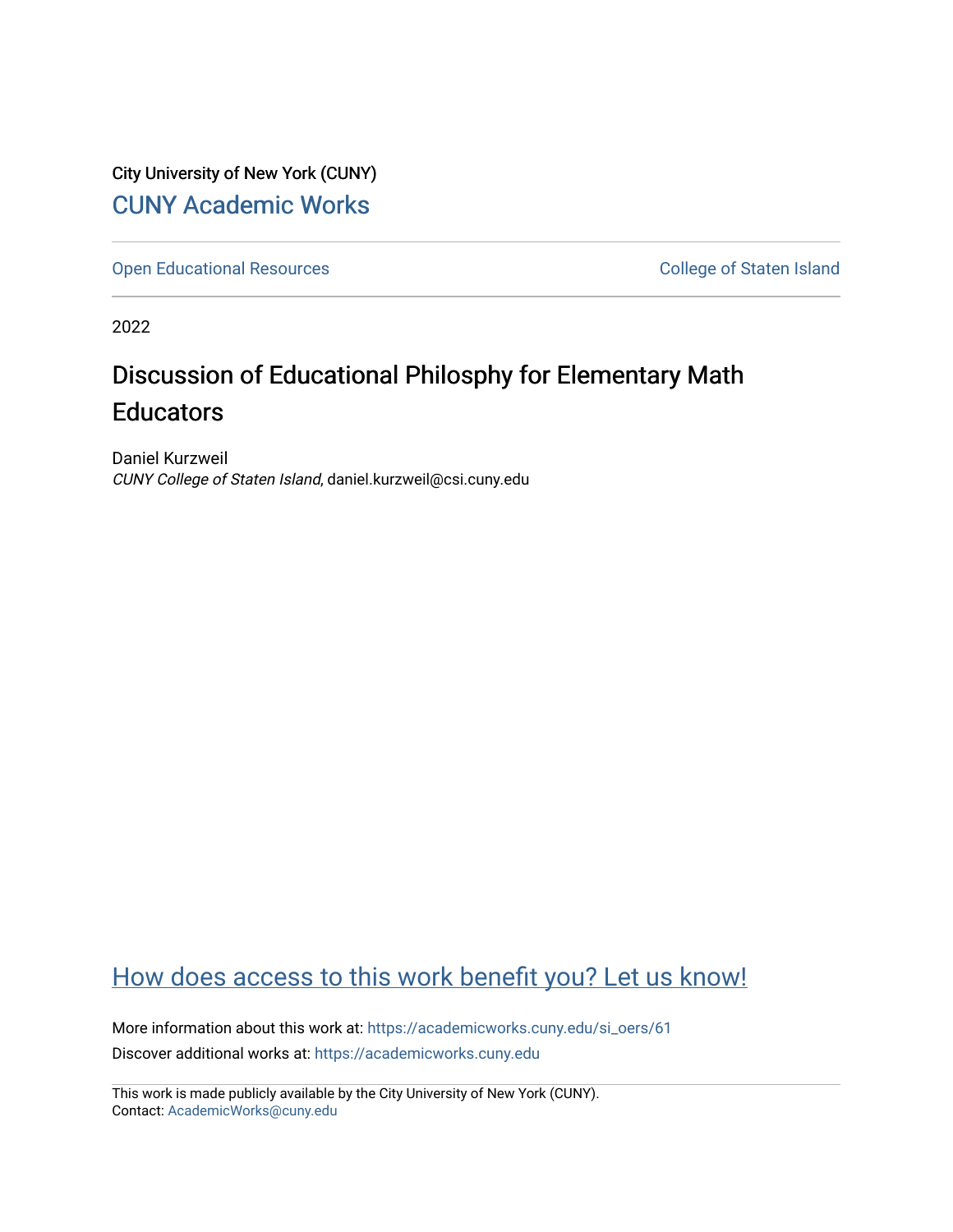Title: Discussion of Educational Philosophy for Elementary Math Educators

Author: Daniel Kurzweil

Source: https://opened.cuny.edu/courseware/lesson/1105

License: [Creative Commons Attribution Non-Commercial Share Alike](https://creativecommons.org/licenses/by-nc-sa/4.0/)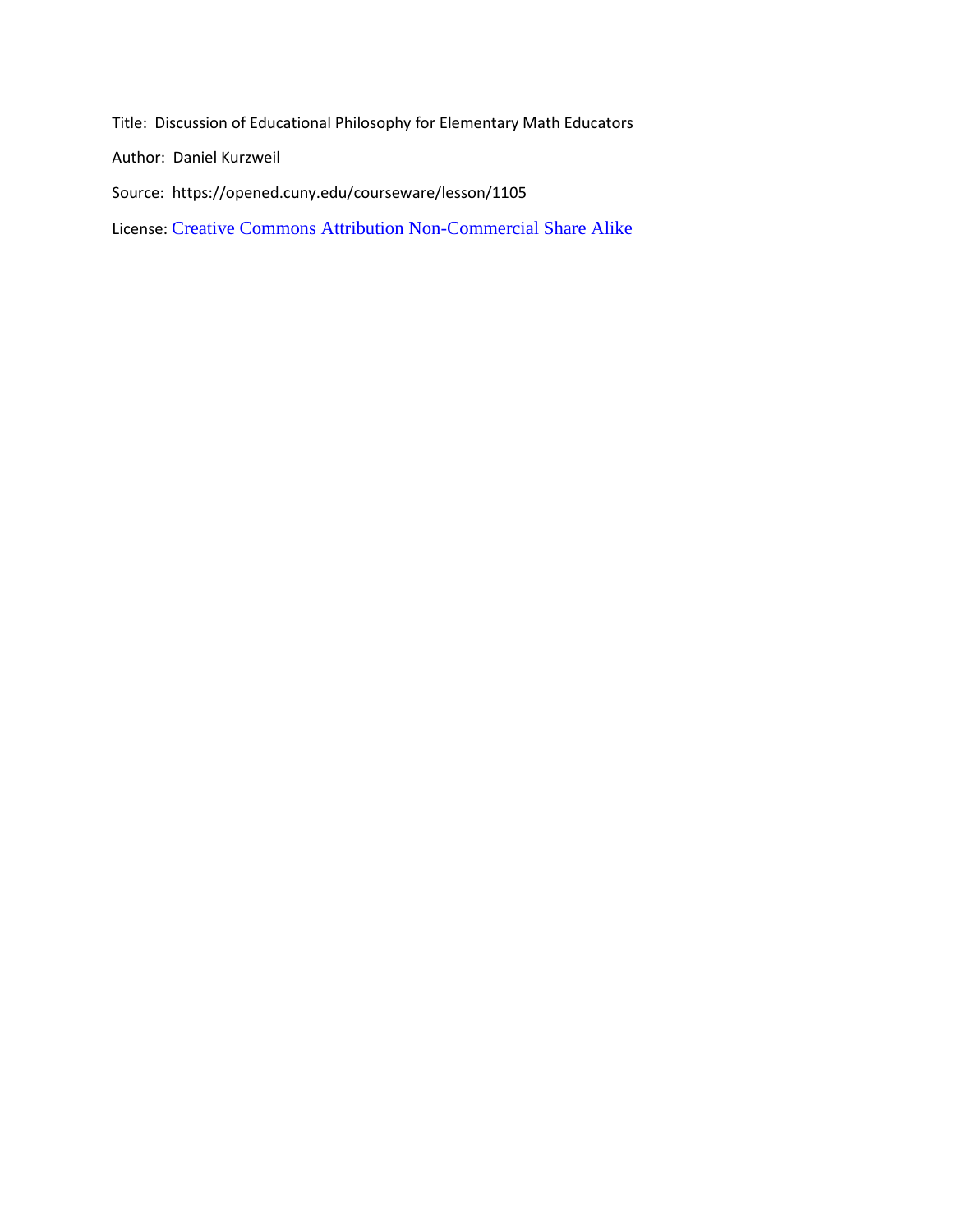Mathematics for Elementary School Educators

Midterm writing assignment

A common complaint within the student population is that they do not understand math. This lack of understanding leads to a dislike of the subject. A question could be asked, how much of this is based on a person not being capable of learning math vs. how much of this is due to a lack of teaching technique?

Thinking back to your education up to this point discuss the question posed above as it relates to students. Along with that, you will discuss which teaching techniques you have observed to be effective? Which ones are ineffective? How do you feel you would incorporate what you have learned so far in your path to becoming an educator while teaching math? How do you think we can lessen or eliminate the stigma that math holds as a subject to be disliked?

This essay is not a research assignment. You should be using your own knowledge and experiences as a student. Teaching techniques do not need to be official techniques, or even have specific names. This writing assignment was designed to encourage deeper thinking about your own educational philosophy. You may or may not believe that you have a philosophy, but every grade level, teacher, and class you have taken up to this point has shaped your viewpoint as a student and as a future educator.